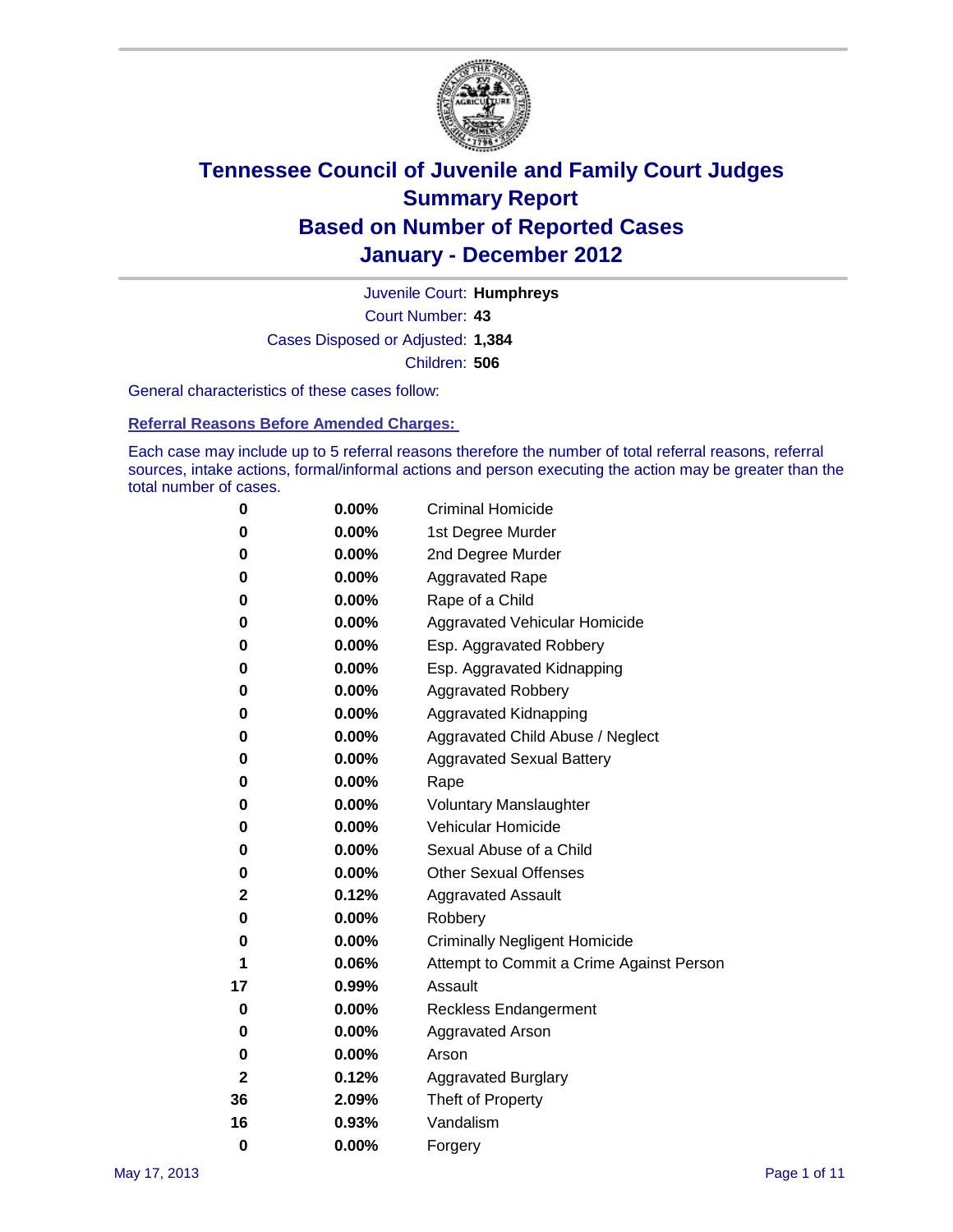

Court Number: **43** Juvenile Court: **Humphreys** Cases Disposed or Adjusted: **1,384** Children: **506**

#### **Referral Reasons Before Amended Charges:**

Each case may include up to 5 referral reasons therefore the number of total referral reasons, referral sources, intake actions, formal/informal actions and person executing the action may be greater than the total number of cases.

| $\pmb{0}$   | 0.00%    | <b>Worthless Checks</b>                                     |
|-------------|----------|-------------------------------------------------------------|
| 0           | 0.00%    | Illegal Possession / Fraudulent Use of Credit / Debit Cards |
| 13          | 0.75%    | <b>Burglary</b>                                             |
| $\bf{0}$    | $0.00\%$ | Unauthorized Use of a Vehicle                               |
| 2           | 0.12%    | <b>Cruelty to Animals</b>                                   |
| 1           | 0.06%    | Sale of Controlled Substances                               |
| 40          | 2.32%    | <b>Other Drug Offenses</b>                                  |
| $\mathbf 0$ | 0.00%    | Possession of Controlled Substances                         |
| 0           | $0.00\%$ | <b>Criminal Attempt</b>                                     |
| 0           | 0.00%    | Carrying Weapons on School Property                         |
| 3           | 0.17%    | Unlawful Carrying / Possession of a Weapon                  |
| 0           | $0.00\%$ | <b>Evading Arrest</b>                                       |
| 0           | 0.00%    | Escape                                                      |
| 1           | 0.06%    | Driving Under Influence (DUI)                               |
| 22          | 1.28%    | Possession / Consumption of Alcohol                         |
| 0           | 0.00%    | Resisting Stop, Frisk, Halt, Arrest or Search               |
| 0           | $0.00\%$ | <b>Aggravated Criminal Trespass</b>                         |
| 4           | 0.23%    | Harassment                                                  |
| 0           | 0.00%    | Failure to Appear                                           |
| 1           | 0.06%    | Filing a False Police Report                                |
| 0           | 0.00%    | Criminal Impersonation                                      |
| 0           | $0.00\%$ | <b>Disorderly Conduct</b>                                   |
| 3           | 0.17%    | <b>Criminal Trespass</b>                                    |
| $\bf{0}$    | 0.00%    | Public Intoxication                                         |
| 0           | $0.00\%$ | Gambling                                                    |
| 129         | 7.48%    | Traffic                                                     |
| 0           | $0.00\%$ | <b>Local Ordinances</b>                                     |
| 2           | 0.12%    | Violation of Wildlife Regulations                           |
| 0           | $0.00\%$ | Contempt of Court                                           |
| 51          | 2.96%    | Violation of Probation                                      |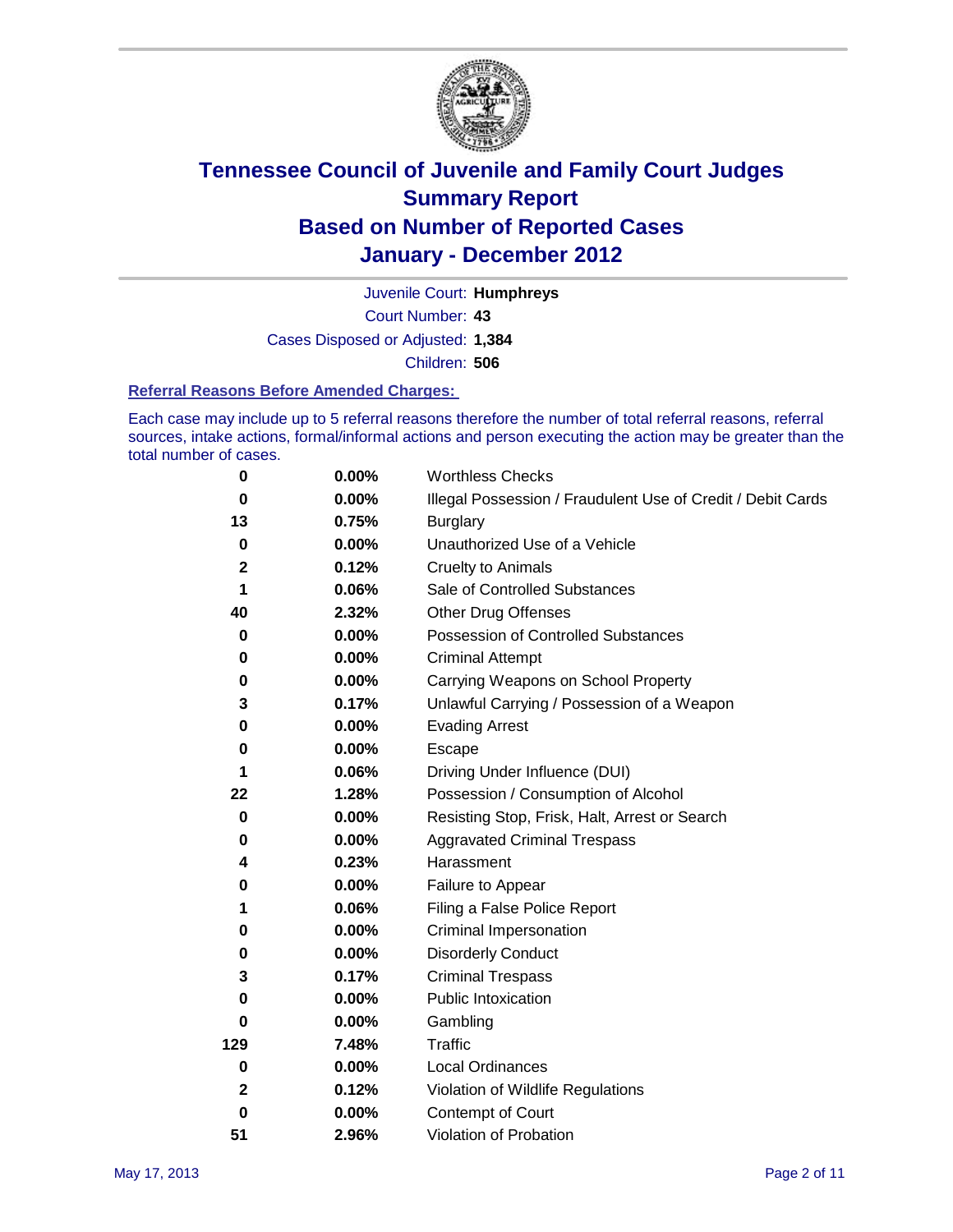

Court Number: **43** Juvenile Court: **Humphreys** Cases Disposed or Adjusted: **1,384** Children: **506**

#### **Referral Reasons Before Amended Charges:**

Each case may include up to 5 referral reasons therefore the number of total referral reasons, referral sources, intake actions, formal/informal actions and person executing the action may be greater than the total number of cases.

| $\mathbf 2$  | 0.12%    | Violation of Aftercare                 |
|--------------|----------|----------------------------------------|
| 13           | 0.75%    | Unruly Behavior                        |
| 24           | 1.39%    | Truancy                                |
| 6            | 0.35%    | In-State Runaway                       |
| 0            | 0.00%    | Out-of-State Runaway                   |
| 14           | 0.81%    | Possession of Tobacco Products         |
| 5            | 0.29%    | Violation of a Valid Court Order       |
| 5            | 0.29%    | Violation of Curfew                    |
| 0            | $0.00\%$ | Sexually Abused Child                  |
| 0            | 0.00%    | <b>Physically Abused Child</b>         |
| 172          | 9.98%    | Dependency / Neglect                   |
| 8            | 0.46%    | <b>Termination of Parental Rights</b>  |
| 0            | $0.00\%$ | <b>Violation of Pretrial Diversion</b> |
| 0            | 0.00%    | Violation of Informal Adjustment       |
| 744          | 43.16%   | <b>Judicial Review</b>                 |
| 0            | $0.00\%$ | <b>Administrative Review</b>           |
| 0            | $0.00\%$ | <b>Foster Care Review</b>              |
| 65           | 3.77%    | Custody                                |
| $\mathbf{2}$ | 0.12%    | Visitation                             |
| 7            | 0.41%    | Paternity / Legitimation               |
| 306          | 17.75%   | <b>Child Support</b>                   |
| 0            | $0.00\%$ | <b>Request for Medical Treatment</b>   |
| 0            | 0.00%    | <b>Consent to Marry</b>                |
| 5            | 0.29%    | Other                                  |
| 1,724        | 100.00%  | <b>Total Referrals</b>                 |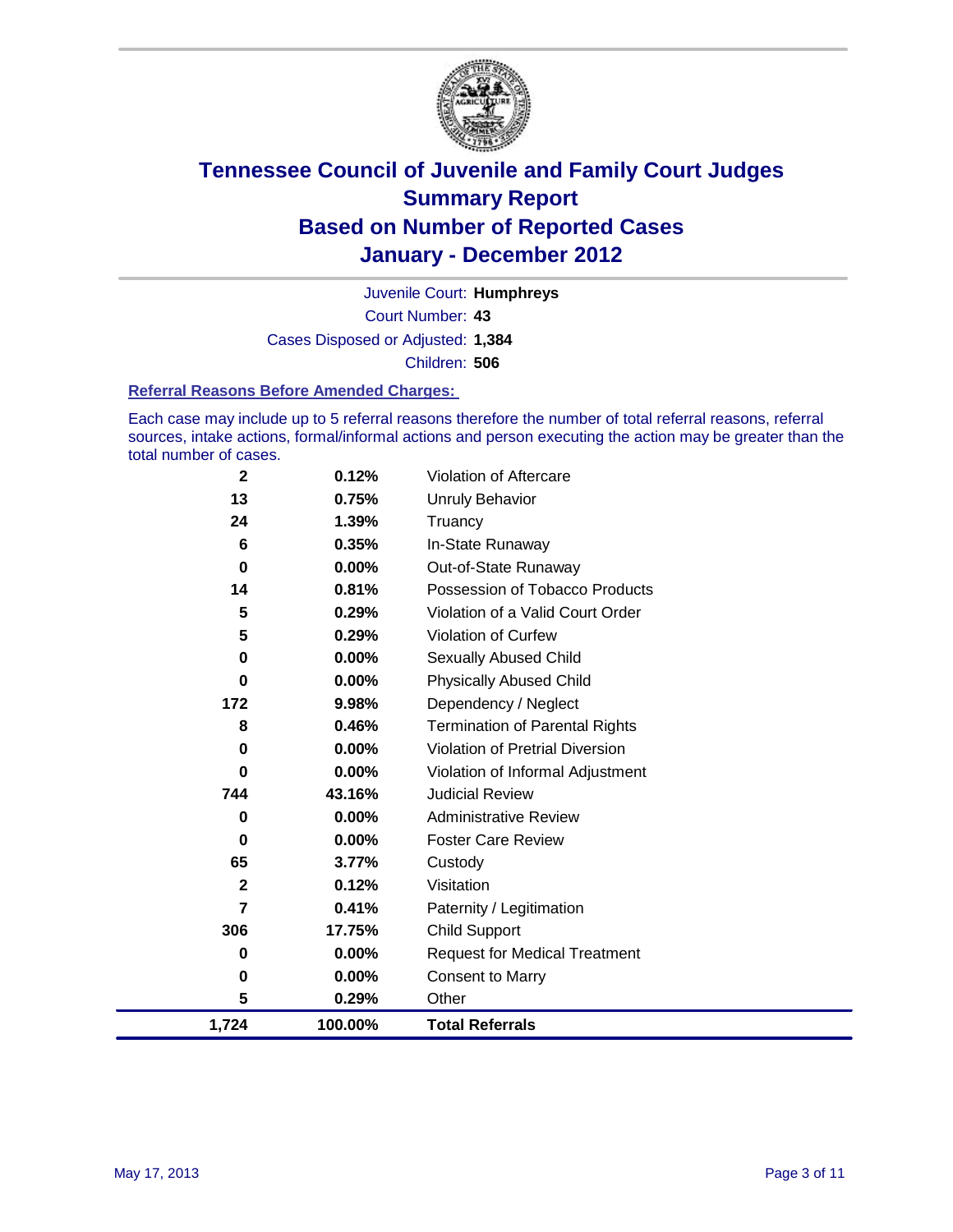

|                         |                                   | Juvenile Court: Humphreys         |  |  |  |  |
|-------------------------|-----------------------------------|-----------------------------------|--|--|--|--|
| <b>Court Number: 43</b> |                                   |                                   |  |  |  |  |
|                         | Cases Disposed or Adjusted: 1,384 |                                   |  |  |  |  |
|                         |                                   | Children: 506                     |  |  |  |  |
| Referral Sources: 1     |                                   |                                   |  |  |  |  |
| 328                     | 19.03%                            | Law Enforcement                   |  |  |  |  |
| 66                      | $3.83\%$                          | Parents                           |  |  |  |  |
| 15                      | 0.87%                             | <b>Relatives</b>                  |  |  |  |  |
| 0                       | 0.00%                             | Self                              |  |  |  |  |
| 38                      | 2.20%                             | School                            |  |  |  |  |
| 0                       | $0.00\%$                          | <b>CSA</b>                        |  |  |  |  |
| 173                     | 10.03%                            | <b>DCS</b>                        |  |  |  |  |
| 0                       | $0.00\%$                          | Other State Department            |  |  |  |  |
| 306                     | 17.75%                            | <b>District Attorney's Office</b> |  |  |  |  |
| 798                     | 46.29%                            | <b>Court Staff</b>                |  |  |  |  |
| 0                       | 0.00%                             | Social Agency                     |  |  |  |  |
| 0                       | 0.00%                             | <b>Other Court</b>                |  |  |  |  |
| 0                       | $0.00\%$                          | Victim                            |  |  |  |  |
| 0                       | $0.00\%$                          | Child & Parent                    |  |  |  |  |
| 0                       | 0.00%                             | Hospital                          |  |  |  |  |
| 0                       | 0.00%                             | Unknown                           |  |  |  |  |

### **Age of Child at Referral: 2**

| 506 | 100.00%  | <b>Total Child Count</b> |
|-----|----------|--------------------------|
| 0   | $0.00\%$ | <b>Unknown</b>           |
| 20  | 3.95%    | Ages 19 and Over         |
| 96  | 18.97%   | Ages 17 through 18       |
| 85  | 16.80%   | Ages 15 through 16       |
| 50  | 9.88%    | Ages 13 through 14       |
| 33  | 6.52%    | Ages 11 through 12       |
| 222 | 43.87%   | Ages 10 and Under        |
|     |          |                          |

<sup>1</sup> If different than number of Referral Reasons (1724), verify accuracy of your court's data.

<sup>2</sup> One child could be counted in multiple categories, verify accuracy of your court's data

**0.00%** Other

**1,724 100.00% Total Referral Sources**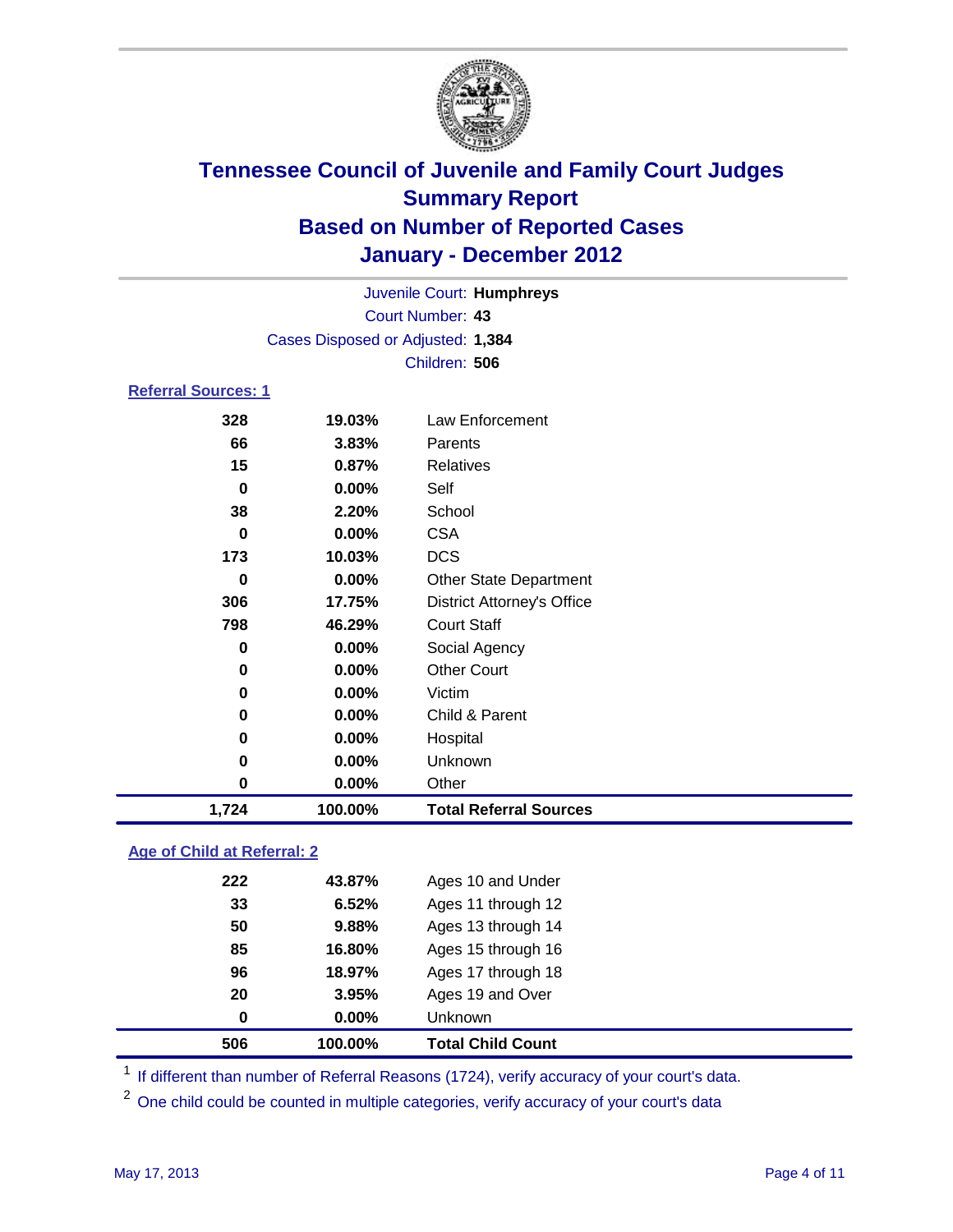

| Juvenile Court: Humphreys               |                                   |                          |  |  |
|-----------------------------------------|-----------------------------------|--------------------------|--|--|
|                                         | Court Number: 43                  |                          |  |  |
|                                         | Cases Disposed or Adjusted: 1,384 |                          |  |  |
|                                         |                                   | Children: 506            |  |  |
| Sex of Child: 1                         |                                   |                          |  |  |
| 273                                     | 53.95%                            | Male                     |  |  |
| 227                                     | 44.86%                            | Female                   |  |  |
| $6\phantom{1}$                          | 1.19%                             | Unknown                  |  |  |
| 506                                     | 100.00%                           | <b>Total Child Count</b> |  |  |
| Race of Child: 1                        |                                   |                          |  |  |
| 453                                     | 89.53%                            | White                    |  |  |
| 15                                      | 2.96%                             | African American         |  |  |
| 1                                       | 0.20%                             | Native American          |  |  |
| $\bf{0}$                                | 0.00%                             | Asian                    |  |  |
| 25                                      | 4.94%                             | Mixed                    |  |  |
| 12                                      | 2.37%                             | Unknown                  |  |  |
| 506                                     | 100.00%                           | <b>Total Child Count</b> |  |  |
| <b>Hispanic Origin: 1</b>               |                                   |                          |  |  |
| 6                                       | 1.19%                             | Yes                      |  |  |
| 485                                     | 95.85%                            | No                       |  |  |
| 15                                      | 2.96%                             | Unknown                  |  |  |
| 506                                     | 100.00%                           | <b>Total Child Count</b> |  |  |
| <b>School Enrollment of Children: 1</b> |                                   |                          |  |  |
| 363                                     | 71.74%                            | Yes                      |  |  |
| 121                                     | 23.91%                            | <b>No</b>                |  |  |
| 22                                      | 4.35%                             | Unknown                  |  |  |
| 506                                     | 100.00%                           | <b>Total Child Count</b> |  |  |

One child could be counted in multiple categories, verify accuracy of your court's data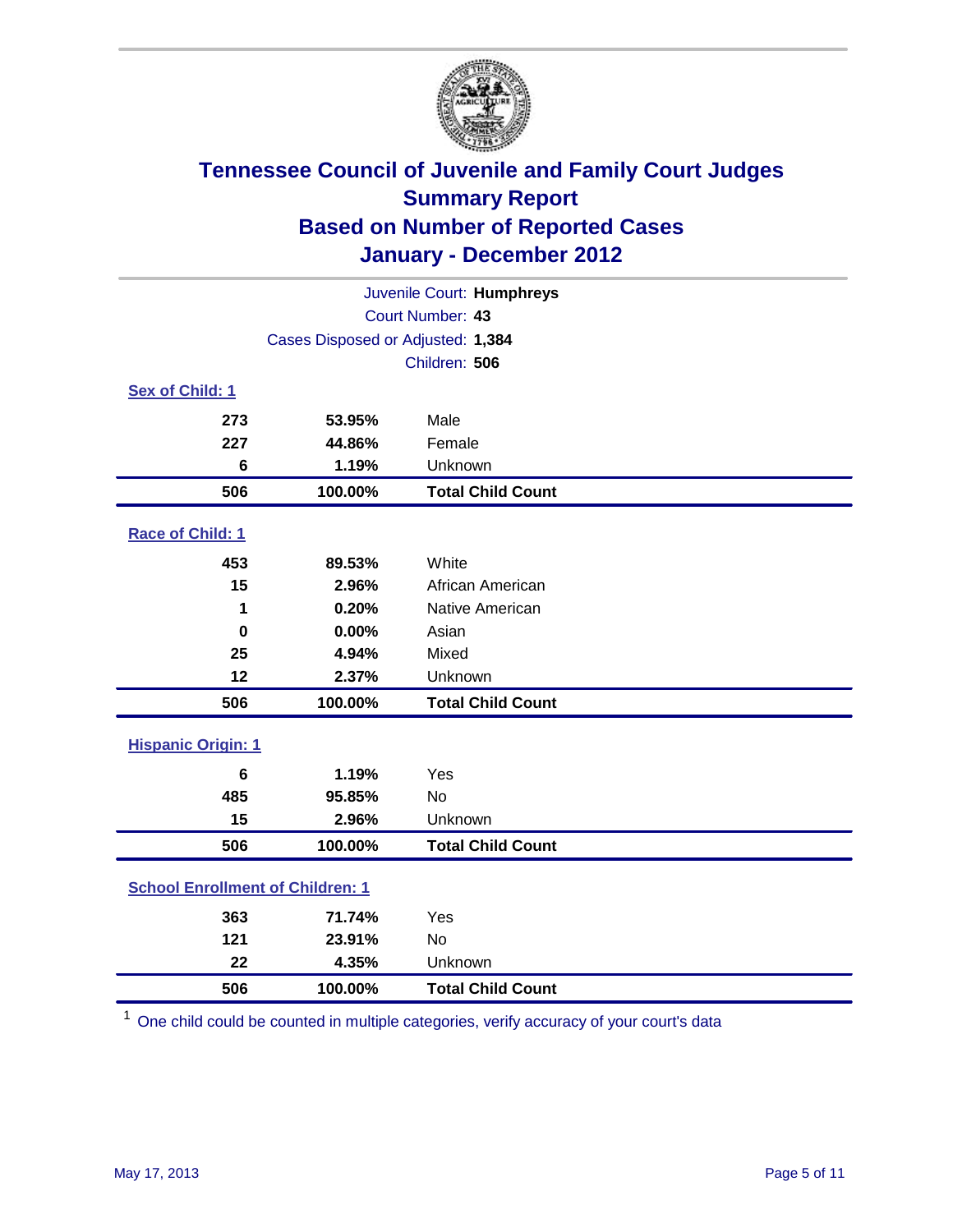

Court Number: **43** Juvenile Court: **Humphreys** Cases Disposed or Adjusted: **1,384** Children: **506**

### **Living Arrangement of Child at Time of Referral: 1**

| 506 | 100.00%  | <b>Total Child Count</b>     |
|-----|----------|------------------------------|
| 9   | 1.78%    | Other                        |
| 128 | 25.30%   | Unknown                      |
| 14  | 2.77%    | Independent                  |
| 1   | 0.20%    | In an Institution            |
| 1   | 0.20%    | In a Residential Center      |
| 0   | $0.00\%$ | In a Group Home              |
| 51  | 10.08%   | With Foster Family           |
| 2   | 0.40%    | With Adoptive Parents        |
| 88  | 17.39%   | <b>With Relatives</b>        |
| 28  | 5.53%    | With Father                  |
| 114 | 22.53%   | <b>With Mother</b>           |
| 18  | 3.56%    | With Mother and Stepfather   |
| 8   | 1.58%    | With Father and Stepmother   |
| 44  | 8.70%    | With Both Biological Parents |
|     |          |                              |

### **Type of Detention: 2**

| 1,384 | 100.00%  | <b>Total Detention Count</b> |  |
|-------|----------|------------------------------|--|
| 0     | $0.00\%$ | Other                        |  |
| 1,377 | 99.49%   | Does Not Apply               |  |
| 0     | $0.00\%$ | <b>Unknown</b>               |  |
| 0     | 0.00%    | <b>Psychiatric Hospital</b>  |  |
| 1     | 0.07%    | Jail - No Separation         |  |
| 0     | $0.00\%$ | Jail - Partial Separation    |  |
| 0     | $0.00\%$ | Jail - Complete Separation   |  |
| 5     | 0.36%    | Juvenile Detention Facility  |  |
| 1     | 0.07%    | Non-Secure Placement         |  |
|       |          |                              |  |

<sup>1</sup> One child could be counted in multiple categories, verify accuracy of your court's data

<sup>2</sup> If different than number of Cases (1384) verify accuracy of your court's data.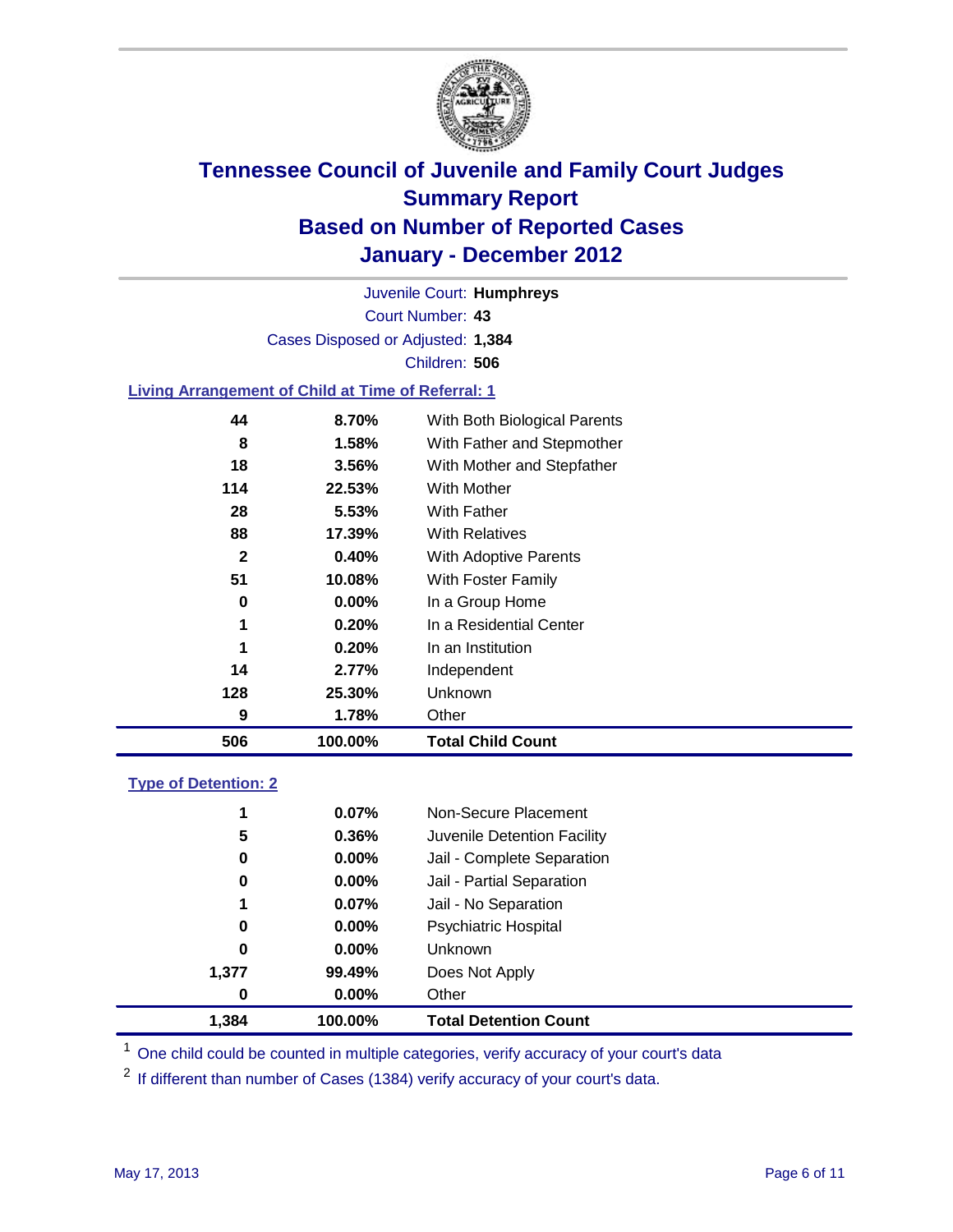

|                                                    | Juvenile Court: Humphreys         |                                             |  |  |  |
|----------------------------------------------------|-----------------------------------|---------------------------------------------|--|--|--|
|                                                    | Court Number: 43                  |                                             |  |  |  |
|                                                    | Cases Disposed or Adjusted: 1,384 |                                             |  |  |  |
|                                                    |                                   | Children: 506                               |  |  |  |
| <b>Placement After Secure Detention Hearing: 1</b> |                                   |                                             |  |  |  |
| 5                                                  | 0.36%                             | Returned to Prior Living Arrangement        |  |  |  |
| $\bf{0}$                                           | 0.00%                             | Juvenile Detention Facility                 |  |  |  |
| 0                                                  | 0.00%                             | Jail                                        |  |  |  |
| $\bf{0}$                                           | 0.00%                             | Shelter / Group Home                        |  |  |  |
| 2                                                  | 0.14%                             | <b>Foster Family Home</b>                   |  |  |  |
| $\bf{0}$                                           | 0.00%                             | <b>Psychiatric Hospital</b>                 |  |  |  |
| 0                                                  | 0.00%                             | Unknown                                     |  |  |  |
| 1,377                                              | 99.49%                            | Does Not Apply                              |  |  |  |
| $\pmb{0}$                                          | 0.00%                             | Other                                       |  |  |  |
| 1,384                                              | 100.00%                           | <b>Total Placement Count</b>                |  |  |  |
| <b>Intake Actions: 2</b>                           |                                   |                                             |  |  |  |
| 837                                                | 48.55%                            | <b>Petition Filed</b>                       |  |  |  |
| 108                                                | 6.26%                             | <b>Motion Filed</b>                         |  |  |  |
| 140                                                | 8.12%                             | <b>Citation Processed</b>                   |  |  |  |
| 0                                                  | 0.00%                             |                                             |  |  |  |
| 639                                                | 37.06%                            | Notification of Paternity Processed         |  |  |  |
| $\bf{0}$                                           | 0.00%                             | Scheduling of Judicial Review               |  |  |  |
|                                                    |                                   | Scheduling of Administrative Review         |  |  |  |
| 0<br>$\bf{0}$                                      | 0.00%<br>0.00%                    | Scheduling of Foster Care Review<br>Unknown |  |  |  |
|                                                    |                                   |                                             |  |  |  |
| $\bf{0}$                                           | 0.00%                             | Does Not Apply                              |  |  |  |
| 0                                                  | 0.00%                             | Other                                       |  |  |  |
| 1,724                                              | 100.00%                           | <b>Total Intake Count</b>                   |  |  |  |

<sup>1</sup> If different than number of Cases (1384) verify accuracy of your court's data.

<sup>2</sup> If different than number of Referral Reasons (1724), verify accuracy of your court's data.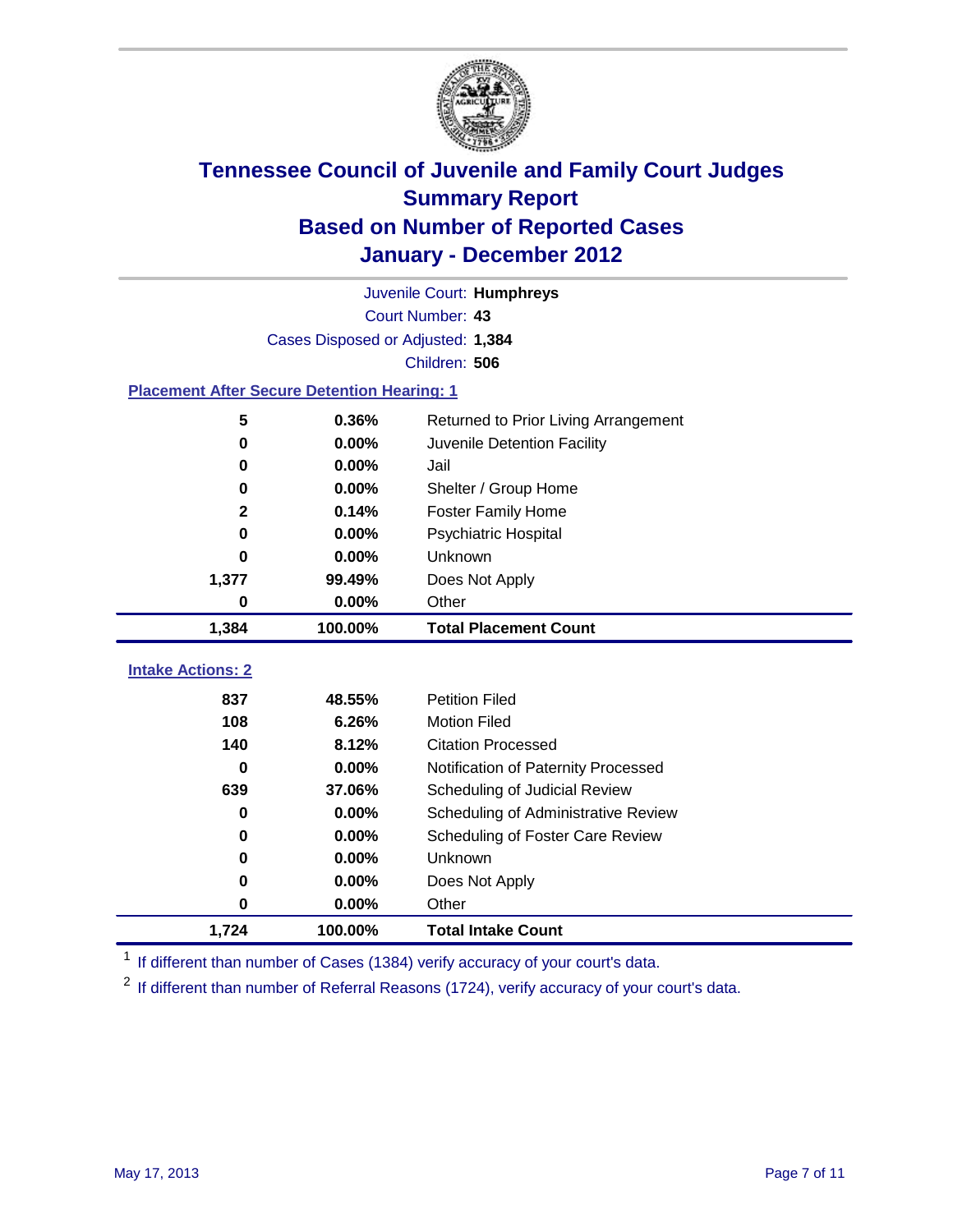

Court Number: **43** Juvenile Court: **Humphreys** Cases Disposed or Adjusted: **1,384** Children: **506**

### **Last Grade Completed by Child: 1**

| 106                                     | 20.95%  | Too Young for School     |  |
|-----------------------------------------|---------|--------------------------|--|
| 33                                      | 6.52%   | Preschool                |  |
| 13                                      | 2.57%   | Kindergarten             |  |
| 12                                      | 2.37%   | 1st Grade                |  |
| 12                                      | 2.37%   | 2nd Grade                |  |
| 20                                      | 3.95%   | 3rd Grade                |  |
| 17                                      | 3.36%   | 4th Grade                |  |
| 13                                      | 2.57%   | 5th Grade                |  |
| 14                                      | 2.77%   | 6th Grade                |  |
| 20                                      | 3.95%   | 7th Grade                |  |
| 23                                      | 4.55%   | 8th Grade                |  |
| 30                                      | 5.93%   | 9th Grade                |  |
| 52                                      | 10.28%  | 10th Grade               |  |
| 29                                      | 5.73%   | 11th Grade               |  |
| 1                                       | 0.20%   | 12th Grade               |  |
| 0                                       | 0.00%   | Non-Graded Special Ed    |  |
| 3                                       | 0.59%   | <b>GED</b>               |  |
| 9                                       | 1.78%   | Graduated                |  |
| 0                                       | 0.00%   | Never Attended School    |  |
| 97                                      | 19.17%  | Unknown                  |  |
| $\mathbf 2$                             | 0.40%   | Other                    |  |
| 506                                     | 100.00% | <b>Total Child Count</b> |  |
| <b>Enrolled in Special Education: 1</b> |         |                          |  |

One child could be counted in multiple categories, verify accuracy of your court's data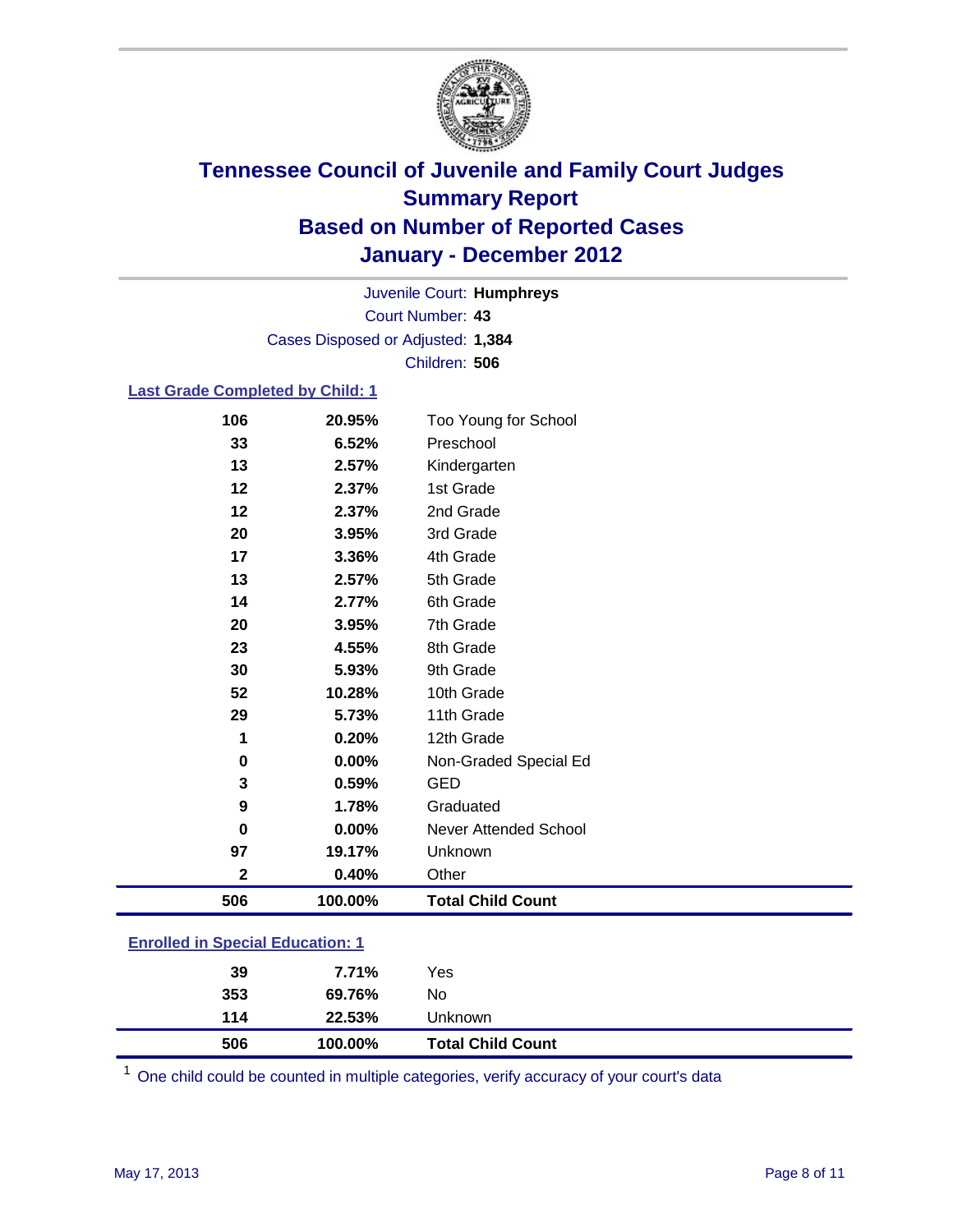

| Juvenile Court: Humphreys |                                   |                           |  |  |  |
|---------------------------|-----------------------------------|---------------------------|--|--|--|
|                           | Court Number: 43                  |                           |  |  |  |
|                           | Cases Disposed or Adjusted: 1,384 |                           |  |  |  |
|                           | Children: 506                     |                           |  |  |  |
|                           | <b>Action Executed By: 1</b>      |                           |  |  |  |
| 1,724                     | 100.00%                           | Judge                     |  |  |  |
| 0                         | $0.00\%$                          | Magistrate                |  |  |  |
| 0                         | $0.00\%$                          | <b>YSO</b>                |  |  |  |
| 0                         | $0.00\%$                          | Other                     |  |  |  |
| 0                         | 0.00%                             | Unknown                   |  |  |  |
| 1,724                     | 100.00%                           | <b>Total Action Count</b> |  |  |  |

### **Formal / Informal Actions: 1**

| 190   | 11.02%   | Dismissed                                        |
|-------|----------|--------------------------------------------------|
| 40    | 2.32%    | Retired / Nolle Prosequi                         |
| 36    | 2.09%    | <b>Complaint Substantiated Delinquent</b>        |
| 94    | 5.45%    | <b>Complaint Substantiated Status Offender</b>   |
| 26    | 1.51%    | <b>Complaint Substantiated Dependent/Neglect</b> |
| 1     | 0.06%    | <b>Complaint Substantiated Abused</b>            |
| 0     | $0.00\%$ | <b>Complaint Substantiated Mentally III</b>      |
| 55    | 3.19%    | Informal Adjustment                              |
| 0     | $0.00\%$ | <b>Pretrial Diversion</b>                        |
| 0     | $0.00\%$ | <b>Transfer to Adult Court Hearing</b>           |
| 0     | $0.00\%$ | Charges Cleared by Transfer to Adult Court       |
| 1,282 | 74.36%   | Special Proceeding                               |
| 0     | $0.00\%$ | <b>Review Concluded</b>                          |
| 0     | $0.00\%$ | Case Held Open                                   |
| 0     | $0.00\%$ | Other                                            |
| 0     | $0.00\%$ | Unknown                                          |
| 1,724 | 100.00%  | <b>Total Action Count</b>                        |

<sup>1</sup> If different than number of Referral Reasons (1724), verify accuracy of your court's data.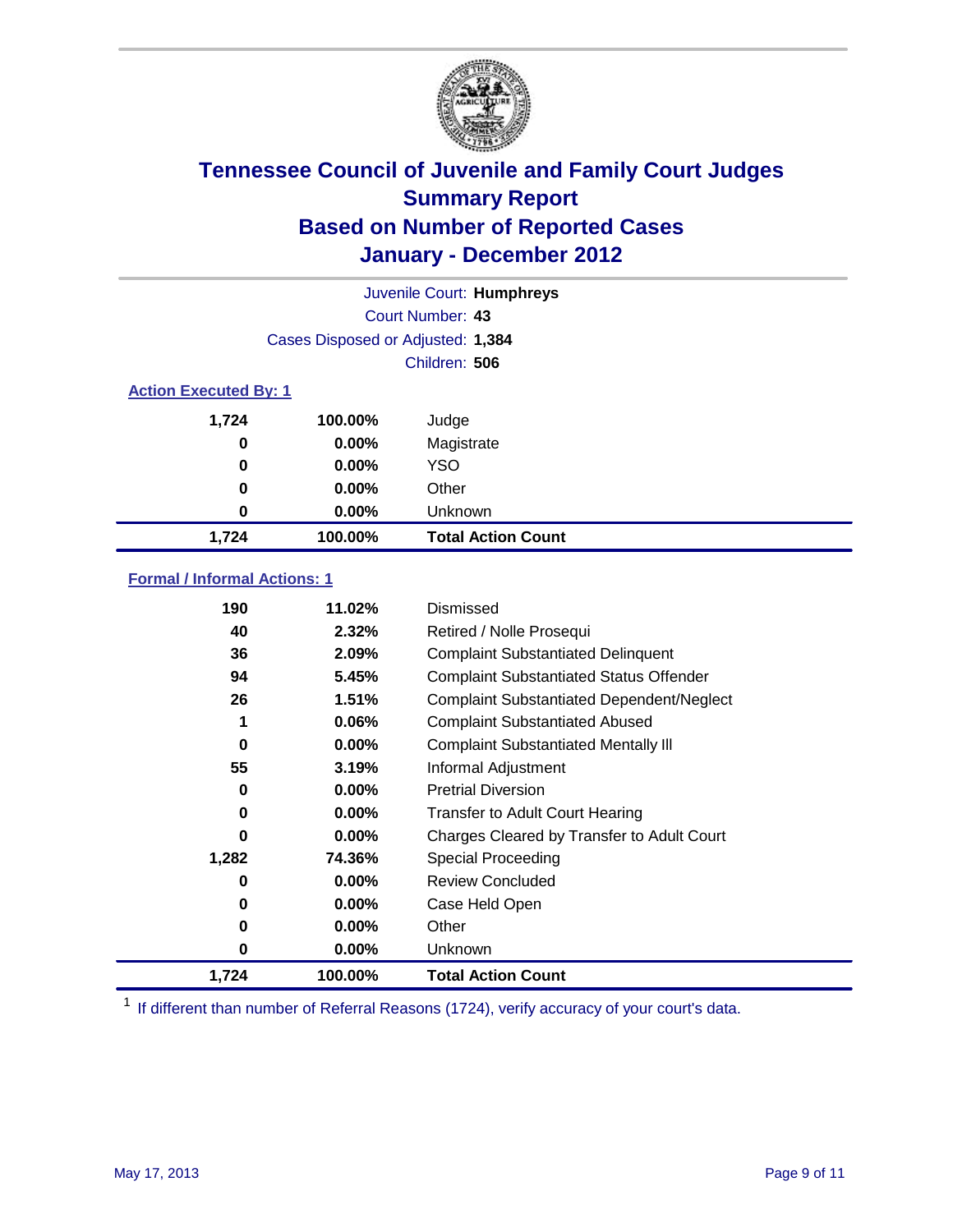

|                       |                                   | Juvenile Court: Humphreys                             |
|-----------------------|-----------------------------------|-------------------------------------------------------|
|                       |                                   | Court Number: 43                                      |
|                       | Cases Disposed or Adjusted: 1,384 |                                                       |
|                       |                                   | Children: 506                                         |
| <b>Case Outcomes:</b> |                                   | There can be multiple outcomes for one child or case. |
| 133                   | 5.10%                             | <b>Case Dismissed</b>                                 |
| 34                    | 1.30%                             | Case Retired or Nolle Prosequi                        |
| 446                   | 17.11%                            | Warned / Counseled                                    |
| 422                   | 16.19%                            | Held Open For Review                                  |
| 21                    | 0.81%                             | Supervision / Probation to Juvenile Court             |
| 1                     | 0.04%                             | <b>Probation to Parents</b>                           |
| 0                     | 0.00%                             | Referral to Another Entity for Supervision / Service  |
| 23                    | 0.88%                             | Referred for Mental Health Counseling                 |
| 8                     | 0.31%                             | Referred for Alcohol and Drug Counseling              |
| 0                     | 0.00%                             | <b>Referred to Alternative School</b>                 |
| 0                     | 0.00%                             | Referred to Private Child Agency                      |
| 19                    | 0.73%                             | Referred to Defensive Driving School                  |
| 1                     | 0.04%                             | Referred to Alcohol Safety School                     |
| 7                     | 0.27%                             | Referred to Juvenile Court Education-Based Program    |
| 9                     | 0.35%                             | Driver's License Held Informally                      |
| 0                     | 0.00%                             | <b>Voluntary Placement with DMHMR</b>                 |
| 0                     | 0.00%                             | <b>Private Mental Health Placement</b>                |
| 0                     | 0.00%                             | <b>Private MR Placement</b>                           |
| 0                     | 0.00%                             | Placement with City/County Agency/Facility            |
| 18                    | 0.69%                             | Placement with Relative / Other Individual            |
| 42                    | 1.61%                             | Fine                                                  |
| 25                    | 0.96%                             | <b>Public Service</b>                                 |
| 10                    | 0.38%                             | Restitution                                           |
| 1                     | 0.04%                             | <b>Runaway Returned</b>                               |
| 33                    | 1.27%                             | No Contact Order                                      |
| 50                    | 1.92%                             | Injunction Other than No Contact Order                |
| 7                     | 0.27%                             | <b>House Arrest</b>                                   |
| 1                     | 0.04%                             | <b>Court Defined Curfew</b>                           |
| 0                     | 0.00%                             | Dismissed from Informal Adjustment                    |
| 0                     | 0.00%                             | <b>Dismissed from Pretrial Diversion</b>              |
| 7                     | 0.27%                             | Released from Probation                               |
| 1                     | 0.04%                             | <b>Transferred to Adult Court</b>                     |
| 0                     | $0.00\%$                          | <b>DMHMR Involuntary Commitment</b>                   |